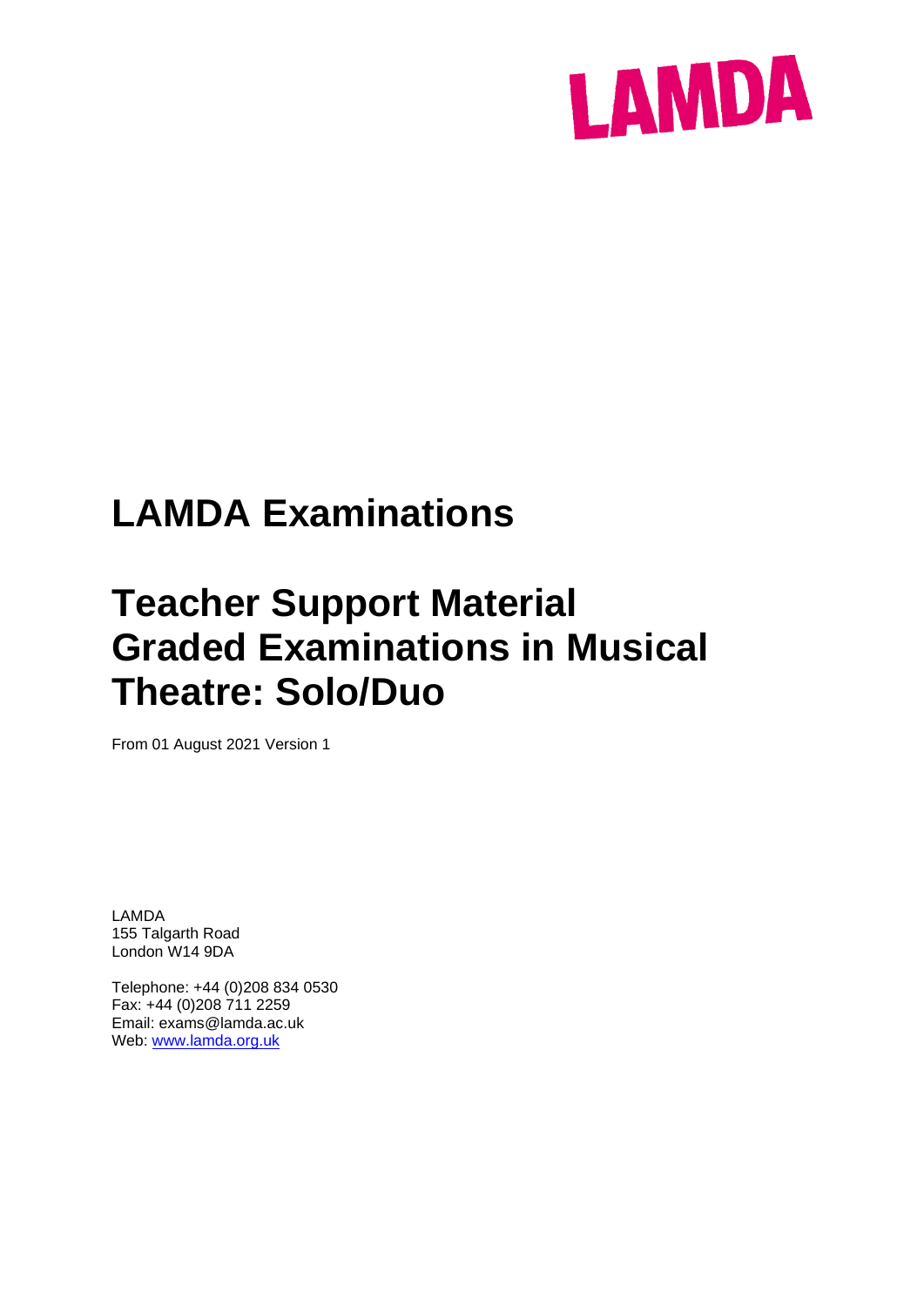

## **Notice to Reader**

This document has been written to support Teachers and Learners who are preparing for LAMDA *Graded Examinations in Musical Theatre: Solo/Duo*. It is to be used in conjunction with the LAMDA *Graded Examinations in Musical Theatre: Solo/Duo* Syllabus specification, **valid from 01 August 2021.**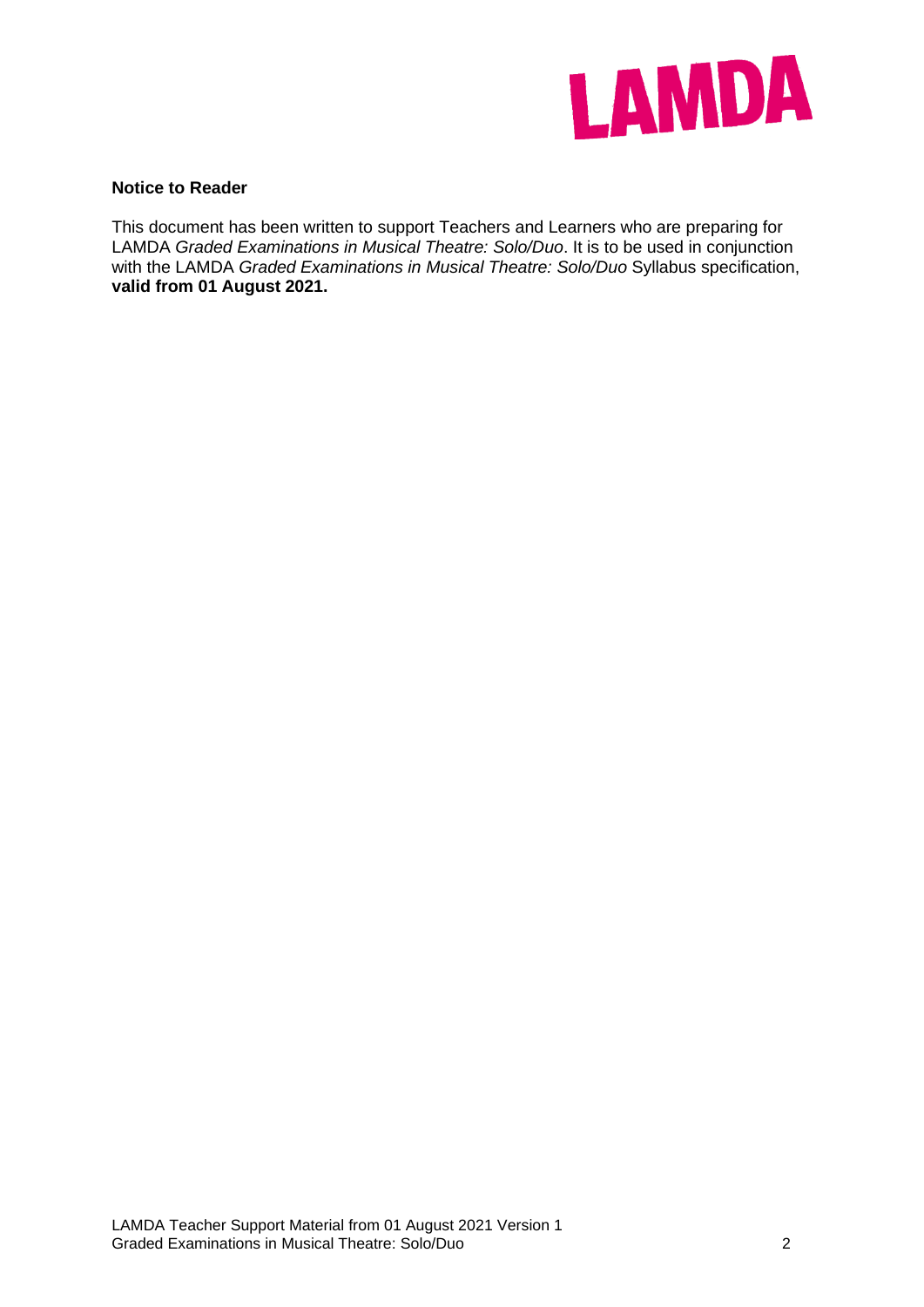

| <b>Contents</b>                                                                                                | Page           |
|----------------------------------------------------------------------------------------------------------------|----------------|
| <b>LAMDA Graded Examinations in Musical Theatre: Solo/Duo</b>                                                  |                |
| <b>Examination Structure</b>                                                                                   | 4              |
| <b>Health and Safety</b>                                                                                       | 4              |
| Accompaniment                                                                                                  | 4              |
| Costume                                                                                                        | 6              |
| Props/Staging                                                                                                  | 6              |
| Use of the Performance Space                                                                                   | 6              |
| Focus                                                                                                          | 6              |
| <b>Selecting Songs: General Notes</b>                                                                          | $\overline{7}$ |
| <b>Selecting Songs: Useful Sources</b>                                                                         | 7              |
| <b>Selecting Songs: Entry Level</b>                                                                            | 8              |
| Selecting Songs: Level 1 (Grades 1, 2 and 3)                                                                   | 9              |
| Selecting Songs: Level 2 (Grades 4 and 5)                                                                      | 9              |
| Selecting Songs: Level 3 (Grades 6, 7 and 8)                                                                   | 9              |
| Published or Devised Spoken Dialogue (Grades 4 to 8)                                                           | 10             |
| Spoken Song (Grades 4 and 5)                                                                                   | 11             |
| Grade 5 Knowledge: Reasons for the Choice of Staging                                                           | 12             |
| Grade 6 Knowledge: The Musical Genre to Which Each Song Belongs                                                | 12             |
| Grade 7 Knowledge: The Work and Influence on Musical Theatre of one of<br>the Composer, Librettist or Lyricist | 13             |
| Grade 8 Knowledge: Selecting a Practitioner                                                                    | 14             |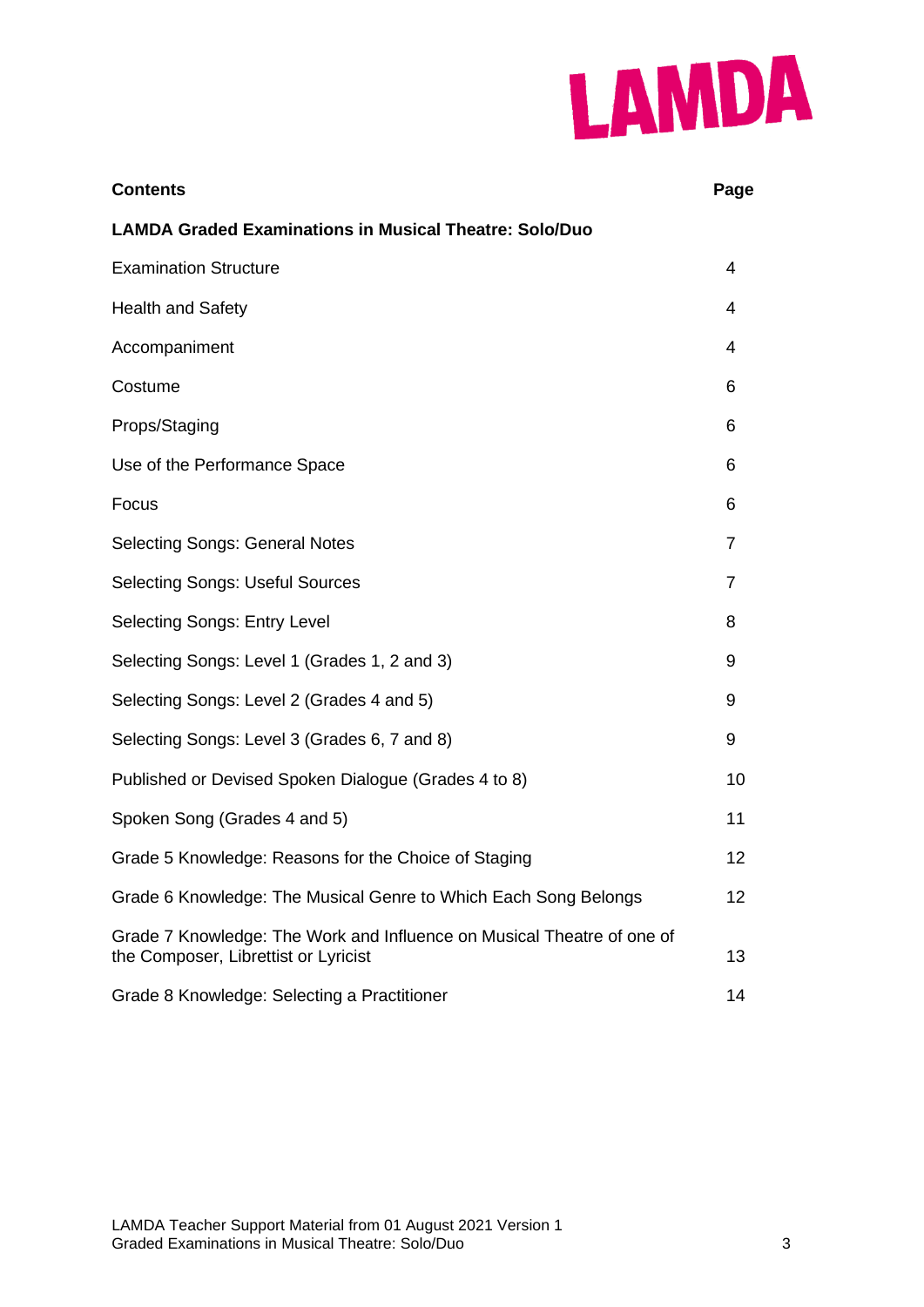

# **LAMDA Graded Examinations in Musical Theatre: Solo/ Duo**

# **Examination Structure**

This qualification is available at four levels, in line with the Regulated Qualifications Framework (RQF):

Entry Level (Entry 3) Level 1: Grades 1, 2 and 3 Level 2: Grades 4 and 5 Level 3: Grade 6 (Bronze Medal), Grade 7 (Silver Medal) and Grade 8 (Gold Medal)

LAMDA examinations in Musical Theatre are offered in the following formats: Solo (one Learner) where the Learner performs alone; Duo (two Learners) where the Learners perform all songs together.

Please note that for Duologue examinations, Learners cannot change partners in the middle of the examination.

# **Health and Safety**

The Learner(s) must take responsibility for their own health and safety when working towards a Solo/Duo Musical Theatre examination. They should:

- organise a personal physical and vocal warm up and cool down
- wear appropriate clothing and footwear that allows for ease of movement
- develop a physicality that does not overly tense the body or restrict the larynx, even in character transformations.
- support breath and release tone without force.
- sing in a comfortable register
- avoid belting unless they have received vocal training on the technique
- avoid singing if there is any discomfort in the throat
- seek specialist medical attention if discomfort persists when singing and/or a husky tone develops.

#### **Accompaniment**

All songs for LAMDA Solo/Duo Musical Theatre examinations must be accompanied. Accompaniment may be live or recorded.

Live accompaniment – a piano, electric keyboard, guitar or other appropriate instrument may be used to accompany the songs. It is the responsibility of the Learner(s) to provide the instrument or equipment required for use in the examination. It is also the responsibility of the Learner(s) to provide an accompanist to support their performance. The accompanist must only remain in the room for the duration of the performance(s). The accompanist must leave for the Knowledge discussion element of the examination.

Recorded accompaniment – if recorded accompaniment is used, the Learner(s) must provide their own technical equipment for use in the examination. A technician is permitted to be present in the room to operate the equipment. The technician must only remain in the room for the duration of the performance(s). The technician must leave for the knowledge discussion element of the examination. Backing tracks which include any vocal performance,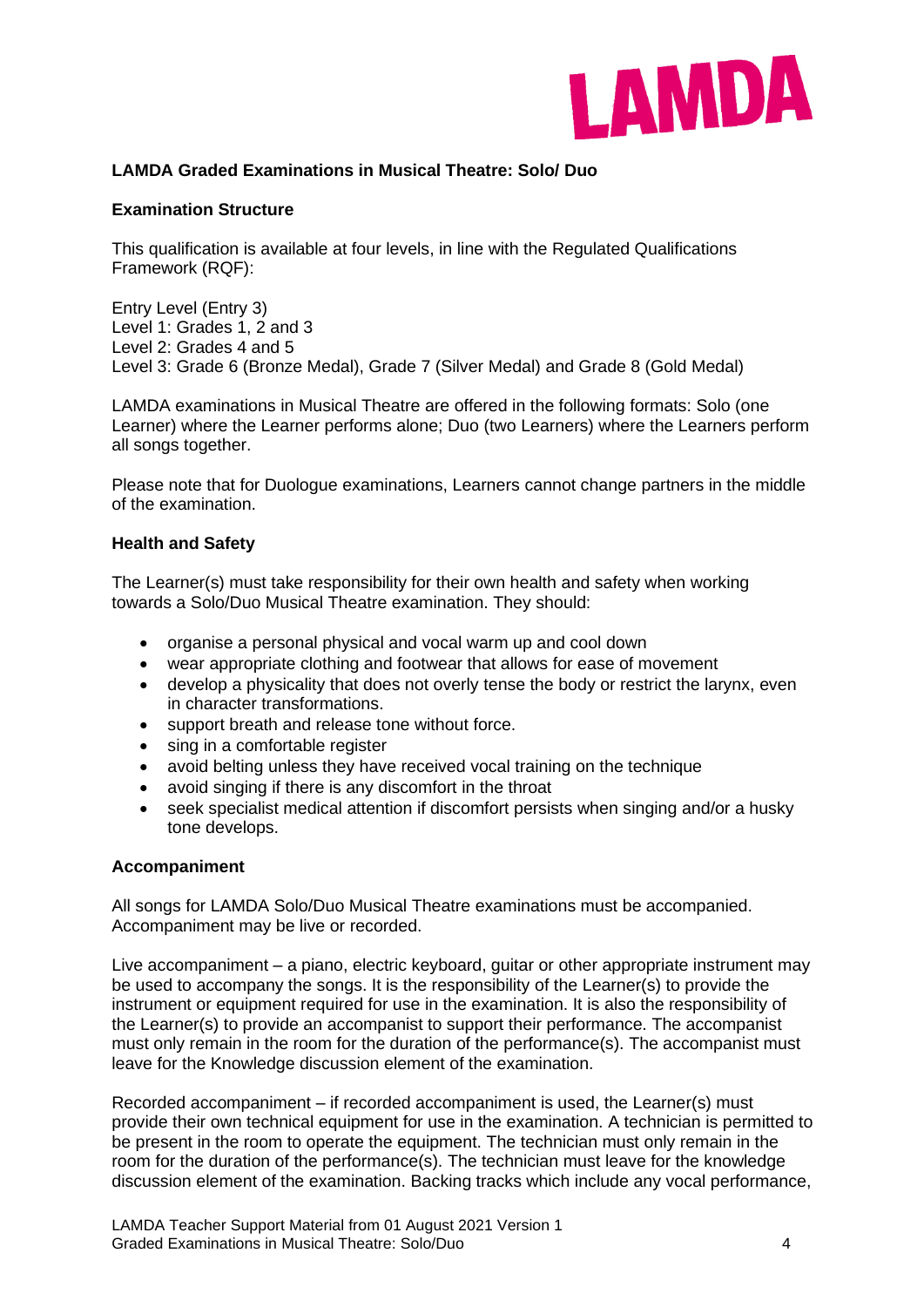

including backing vocals, are not permitted. If an electronic device, such as a mobile phone, Kindle, iPad, e-Reader or laptop is used to play the backing track, it must be placed on airplane mode.

Backing tracks can be sourced from a range of places. Music streaming platforms and online music platforms including Amazon Music, Apple Music, and Spotify, offer a wide range of choices – when searching for a track simply type the name of the song/musical you're looking for followed by the word 'karaoke', 'backing track' or 'instrumental', for example *No Good Deed Wicked Backing Track*.

Most tracks will either be available to stream or download as part of a subscription or be available to purchase and download. Most tracks will not cost more than £1.00. Please note that it is your responsibility to adhere to copyright laws when downloading material. Some other useful sites for sourcing backing tracks are as follows:

- [www.musicroom.com](http://www.musicroom.com/)
- [www.pianotrax.com](http://www.pianotrax.com/)
- [www.musicaltheatrebackingtracks.co.uk](http://www.musicaltheatrebackingtracks.co.uk/)
- [www.pianotracksformusicals.com](http://www.pianotracksformusicals.com/)
- [www.ameritz.co.uk](http://www.ameritz.co.uk/)
- [www.karaoke-version.co.uk](http://www.karaoke-version.co.uk/) this site also offers you the chance to change the key of the song you are buying. This may be at an extra cost.

If you are struggling to find a backing track, www.online-md.co.uk offers a service where you can send the score of your music to them via their online service and they will record a piano version for you which they will then email to you within 72 hours. Prices start from £12.00 per track, depending on the length and arrangement request.

Score music can be bought from:

- [www.amazon.co.uk](http://www.amazon.co.uk/)
- [www.musicnotes.co.uk](http://www.musicnotes.co.uk/)
- [www.sheetmusicdirect.com](http://www.sheetmusicdirect.com/)
- [www.musicroom.com](http://www.musicroom.com/)
- [www.onlinesheetmusic.com](http://www.onlinesheetmusic.com/)

Some of these websites allow you to purchase the sheet music and have it posted out to you, and some allow you to purchase the music online which you can then print from your computer. Please note that you may be charged by the website for each score you print out.

Most major towns and cities will have a music shop selling a selection of printed sheet music, anthologies, and musical scores. Music shops can also order sheet music for you. Leading stores provide online services, such as Chappell's Music Store or Foyle's Music Department, who will post printed copies of scores out to you. Chappell's Music Store's website also offers an annual subscription service which allows you to download unlimited PDF Music Sheet files - [www.chappell-bond-st.com/.](http://www.chappell-bond-st.com/) Sheet music can also be ordered from Foyle's online shop - [www.foyles.co.uk/.](http://www.foyles.co.uk/)

Please note that only a few minutes are allocated within the examination to the setting up of equipment required for both live and recorded accompaniment.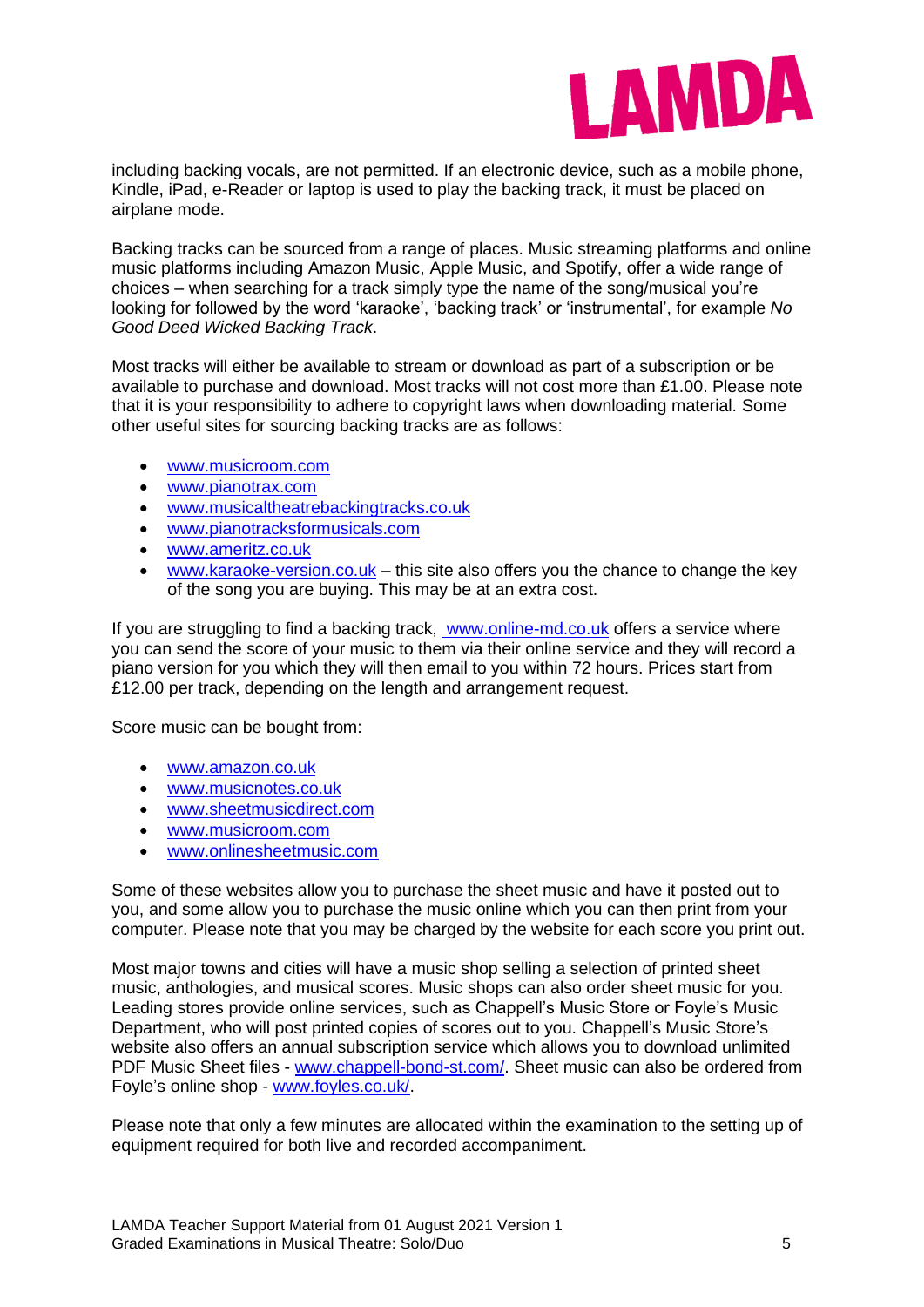

# **Costume**

There is no specific dress code for LAMDA Solo/Duo Musical Theatre examinations. Full costume is not permitted, but long practice skirts which help to indicate/suggest period may be worn together with small costume items such as scarves, hats, shawls, gloves, or canes. Clothing and footwear should be suitable for the work presented and comfortable where possible, allowing freedom of movement. The Learner(s) should not go barefoot unless the part demands it. Nudity is not permitted.

# **Props/Staging**

Hand props are permitted but must be kept to a minimum so as to not overburden the Learner(s). Stage sets should not be overly complicated as only a small amount of time is available in the examination for setting up scenes.

#### **Use of the Performance Space**

The Learner(s) should try to avoid playing in profile for too long, especially in duo examinations, as this masks facial expression.

The Learner(s) should try not to place themselves too near the Examiner's table for the duration of the song as this limits their overall use of the performance space.

The Learner(s) should carefully consider the Assessment Criteria and whether they are required to use appropriate or effective use of the performance space. The content and context of the song should inform the Learner's use of movement within the performance space. The Learner(s) should bear in mind the mood of the song, the character's feelings and their situation, and the character's movement (or lack thereof).

Depending on the Learner's level of understanding, Teachers may find Stanislavski's given circumstances and Uta Hagen's nine questions useful to help Learner's understand a character's given circumstances.

#### **Focus**

The Learner(s) should ensure that they perform their song(s) with appropriate focus.

When performing a song that is direct address to audience, the Learner(s) should focus on the imagined wider audience of which the Examiner is a part, and not directly on the Examiner.

When performing a duet, both Learners should be focussed within the world of their characters and, for each individual, on their duo partner where appropriate, as the other character in the song. Learners should also stay in character throughout their performance, listening and responding to their partner where appropriate.

When a solo Learner performs a solo song with an unseen character present, their focus should be within the world of their character and on the unseen character(s), who should be acknowledged, where appropriate.

When a solo Learner performs a solo song that is not a direct address to audience and doesn't have an unseen character present, the Learner's focus should be within the world of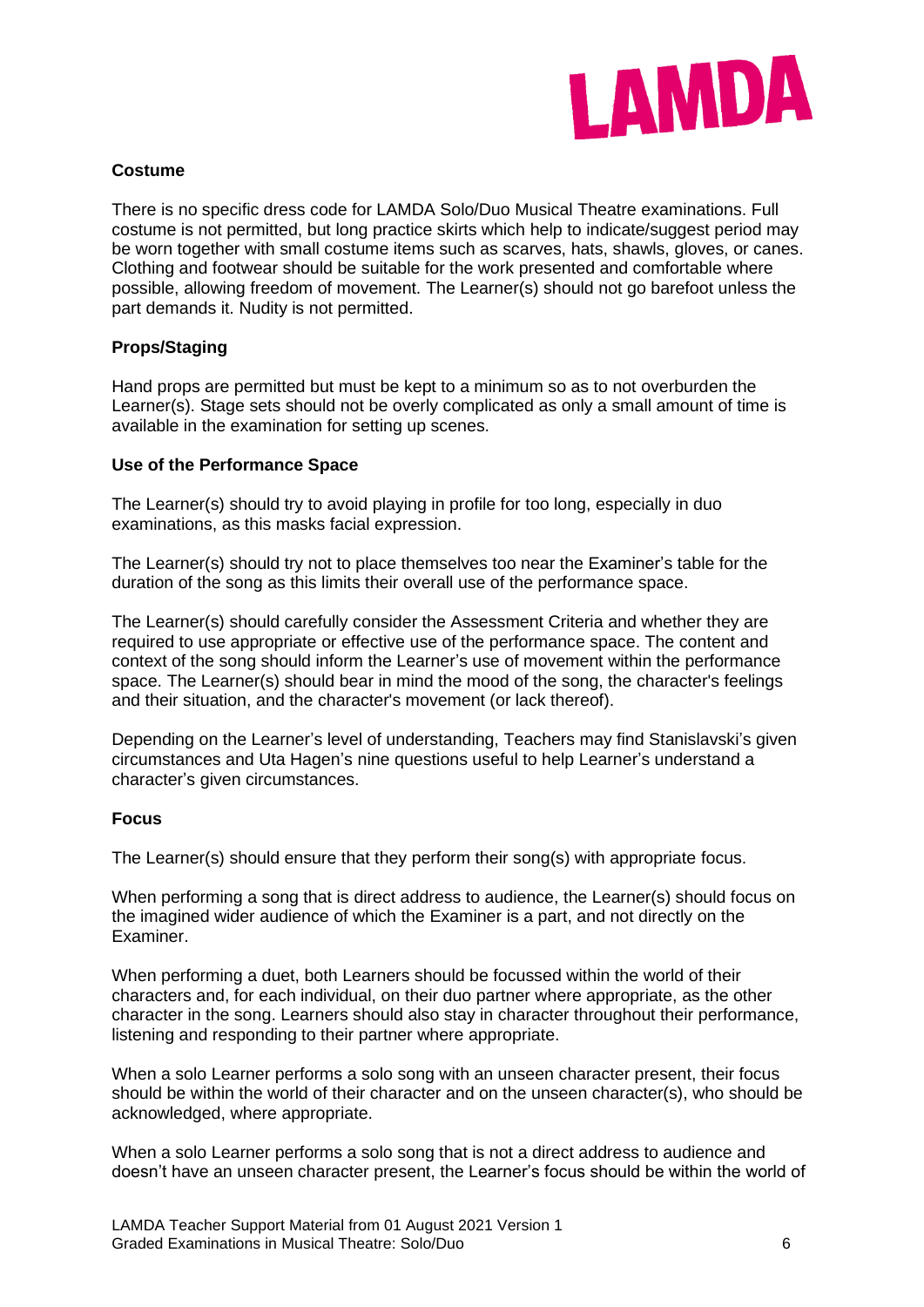

their character. (Third Circle) Where the Learner should focus specifically within the world of their character will depend on what the Learner feels is appropriate for the song.

Depending on the Learner's level of understanding, Teachers may find Stanislavski's *circles of attention* and Declan Donnellan's *the actor and the target* helpful references.

## **Selecting Songs: General Notes**

All songs must be performed in English and presented in a clearly defined dramatic context. The Learner(s) can perform their songs either in the original context of the musical or in a context devised by the Learner(s) Before performing a song, it is recommended that the Learner(s) clarifies with the Examiner whether they are performing in the original context of a musical or in a context of their own devising.

The Knowledge questions must be answered in relation to the original context of the musical.

All songs must be accompanied. Accompaniment may be live or recorded.

The Learner(s) must only play one character in their selected song(s). Where the sung lines of other characters are omitted, you must ensure coherence so that the emotional fluency of the song is maintained.

Songs which are a direct address to audience should not be focussed solely on the Examiner. The Examiner should be included in a wider imagined audience.

In duo examinations, you should ensure that the chosen song(s) are shared equally between both Learners and that there is some degree of interaction between them, giving them both the opportunity to develop the characters they portray, and the opportunity to demonstrate their performance skills to Examiner

Cuts or edits are permitted, providing the coherence, fluency and dramatic development of the song is maintained. Please note that you are not permitted to add your own lyrics to a song.

The Learner(s) should bring legible copies of the lyrics for all songs into the examination for the Examiner. This is for prompting purposes if it is required.

## **Selecting Songs: Useful Sources**

It is a good idea, when selecting own choice songs, to put together a portfolio of songs that you can use over time with different Learners and at different grades.

To put together a portfolio of songs, you should consider the following:

- progression between grades
- suitability for different age groups
- variety and balance of characters, for example boys, girls, duets, solos
- variety of situations
- vocal range
- appropriate length
- appropriate use of language
- variety of period

LAMDA Teacher Support Material from 01 August 2021 Version 1 Graded Examinations in Musical Theatre: Solo/Duo 7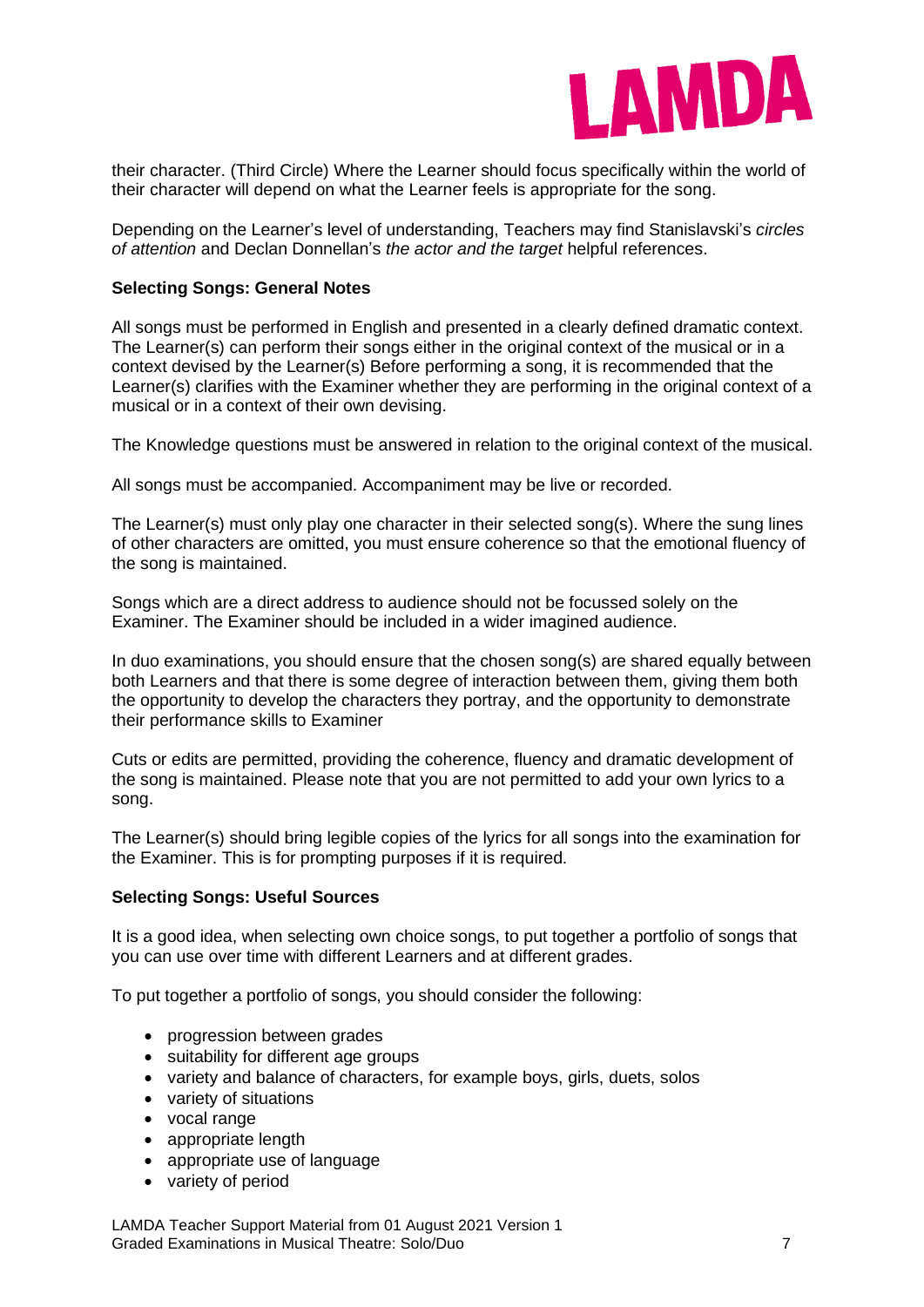

- equal balance and contrast between characters in duets
- variety of tempos and music genres
- available accompaniment.

You should assist your Learner(s) in choosing songs that are appropriate for their ability and for the level/grade of examination being taken. Chosen songs must also meet the repertoire requirements of the grade, as detailed in the syllabus. Songs sung by children in musicals or film musicals will provide a useful guide for finding suitable repertoire for younger voices. However, it is worth noting that in animated films the singers are often trained mature singers. Learners may be drawn to these songs, but they can be quite technically difficult and could be over-ambitious for younger singers.

# Suggested books:

- *Singer's Musical Theatre Anthology,* published by Hal Leonard this is a series of books and each has a collection of songs from the musical stage, categorised by voice type.
- *So You Want to Tread the Boards*, by Jennifer Reischel, published by JR Books this has a very useful song list giving an indication of suitable vocal range, musical style and age appropriate advice.
- *Thank You: That's All We Need for Today*, by Mary Hammond this book includes a CD with vocal warm ups and a list of audition songs for male and female voices.

Suggested video streaming services:

- Many musicals are now widely available to watch online through various subscription based streaming services including Amazon Prime, Netflix, Disney+, Sky Movies, Digital Theatre+, and NT at Home.
- Videos of standalone performances of songs can also often be found for free on YouTube.

# **Selecting Songs: Entry Level**

For Entry Level Solo/Duo Musical Theatre examinations the Learner(s) must perform from memory **one** song of their own choice.

The song must be selected from a published work of musical theatre or from a film musical.

The content of the song should be simple and accessible, conveying meaning clearly and unambiguously and within the emotional understanding of the Learner(s). The melody of the song should be simple and well within the vocal range of the Learner(s). Dance may be incorporated where appropriate and relevant to enhance the overall performance.

The abilities, vocal range, emotional understanding, and past experience of the Learner(s) should always be taken into consideration before making a final decision on repertoire selection.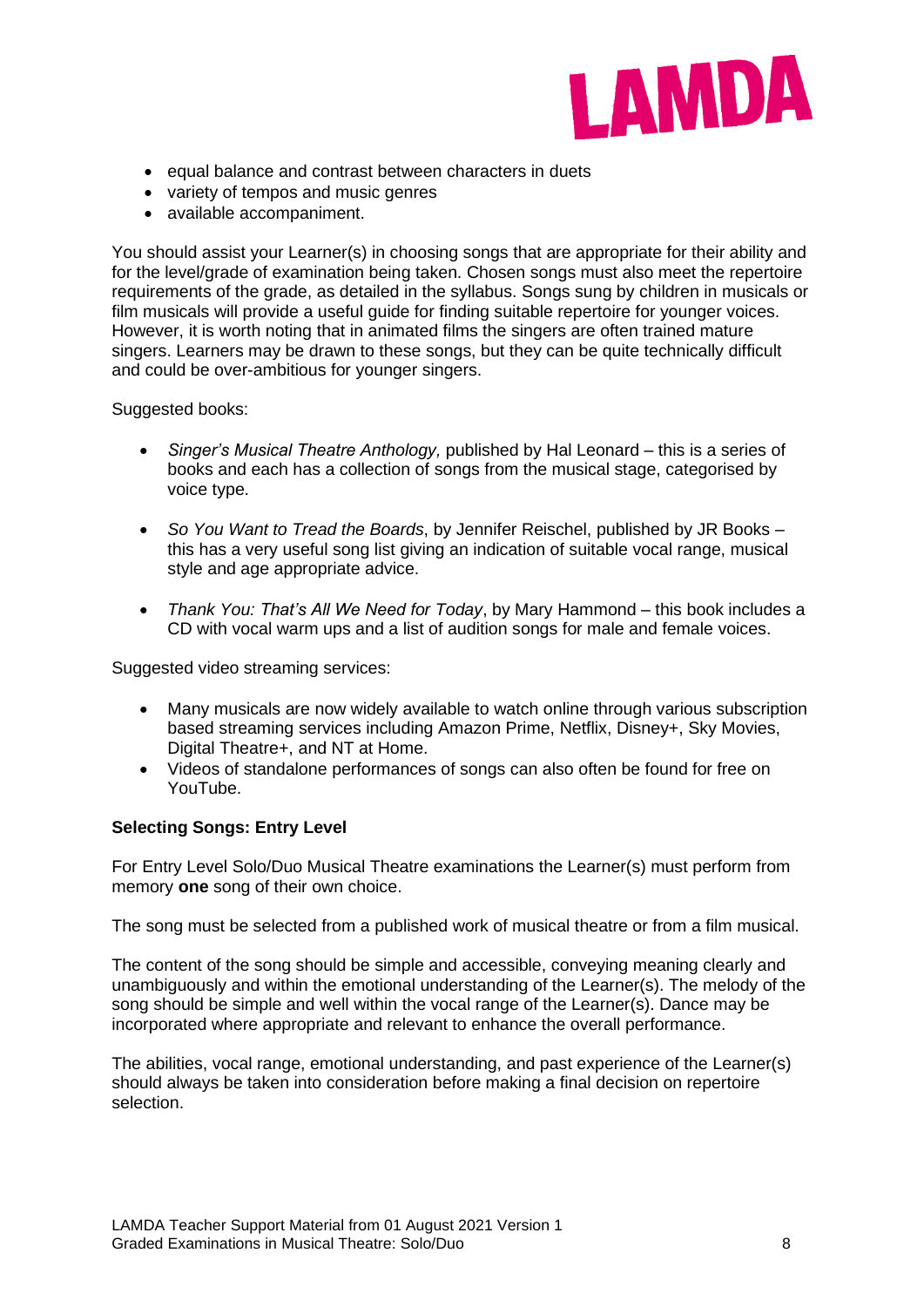

# **Selecting Songs: Level 1 (Grades 1, 2 and 3)**

For Level 1 Solo/Duo Musical Theatre examinations the Learner(s) must perform **two** songs of their own choice from memory.

Both songs must be taken from a published work of musical theatre or from a film musical.

The selected songs should differ in theme, setting, type of character and/or mood, enabling the Learner(s) to display some contrast. The content of the two songs should offer some opportunity for interpretative choices within the emotional understanding of the Learner(s). The melodic line of the songs should offer some challenge but remain within the vocal range of the Learner(s). Dance may be incorporated where appropriate and relevant to enhance the overall performance.

The abilities, vocal range, emotional understanding, and past experience of the Learner(s) should always be taken into consideration before making a decision on repertoire selection.

It should also be noted that it is a requirement in the Knowledge section at Grade 2 and Grade 3 to discuss the plot of the musicals or film musicals from which the chosen songs have been taken. The content, themes and main characters of the musicals or film musicals should therefore be considered suitable for the Learner(s) in question before making a final decision.

# **Selecting Songs: Level 2 (Grades 4 and 5)**

For Level 2 Solo/Duo Musical Theatre examinations the Learner(s) must perform from memory **two** sung songs and **one** spoken song.

Both sung songs and the spoken song are own choice and must be taken from a published work of musical theatre or from a film musical.

The selected songs should differ in theme, setting, type of character and/or mood, enabling the Learner(s) to display some contrast. The content of the selected songs should offer opportunities for a variety of approaches and interpretative choices. Dance may be incorporated where appropriate and relevant to enhance the overall performance.

For more information on how to select a song to perform as a monologue or duologue, please refer to the section 'Spoken Song (Grades 4 and 5)' on page 11.

The abilities, vocal range, emotional understanding, and past experience of the Learner(s) should always be taken into consideration before making a decision on repertoire selection.

It should also be noted that it is a requirement in the Knowledge section at Level 2 to discuss the plot of the musicals or film musicals from which the chosen songs have been taken. The content, themes and main characters of the musicals or film musicals should therefore be considered suitable for the Learner(s) in question before making a final decision.

## **Selecting Songs: Level 3 (Grades 6, 7 and 8)**

For **Grade 6** the Learner(s) must perform **three** songs of their own choice from memory: one song written before 1990 (the music and lyrics of the song must have been written on or before 31 December 1989), one song written in or after 1990 (the music and lyrics of the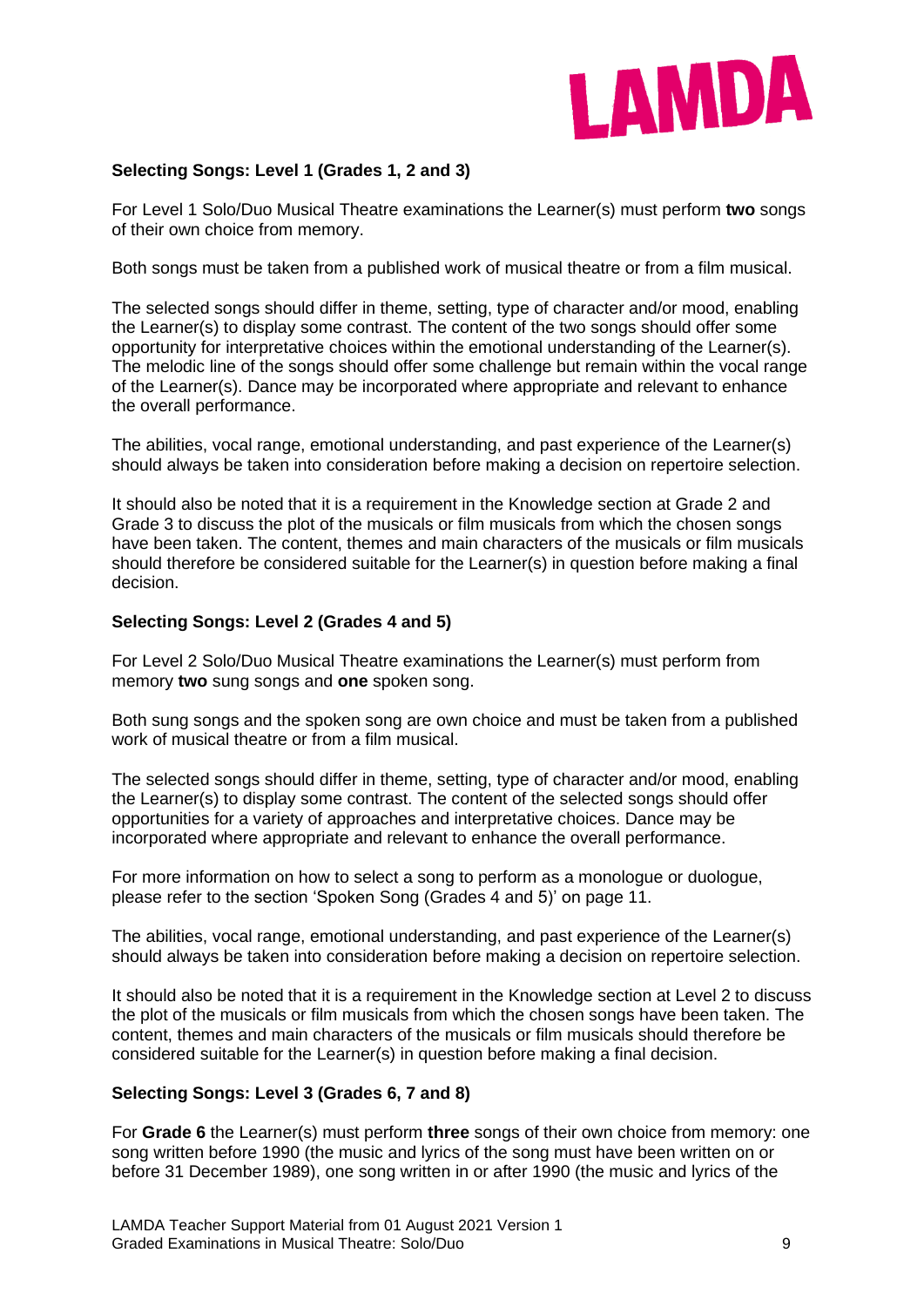

song must have been written on or after 01 January 1990), and one song written during any period. Each song must be taken from a published work of musical theatre or from a film musical.

For **Grade 7** the Learner(s) must perform **three** songs of their own choice from memory: one song written before 1960 (the music and lyrics of the song must have been written on or before 31 December 1959), one song written during the period 1960 to 1990 (the music and lyrics of the song must have been written between 01 January 1960 and 31 December 1989), and one song written in or after 1990 (the music and lyrics of the song must have been written on or after 01 January 1990). Each song must be taken from a published work of musical theatre or from a film musical.

For **Grade 8** the Learner(s) must perform **three** songs of their own choice from memory: one song written before 1960 (the music and lyrics of the song must have been written on or before 31 December 1959), one song written during the period 1960 to 1990 (the music and lyrics of the song must have been written between 01 January 1960 and 31 December 1989), and one song written in or after 1990 (the music and lyrics of the song must have been written on or after 01 January 1990). Each song must be taken from a published work of musical theatre or from a film musical.

The selected songs should differ in theme, setting, type of character and/or mood, enabling the Learner(s) to display some contrast. They should enable the Learner(s) to engage with complex emotions and universal themes. The content of the songs should be technically appropriate for the level. Dance may be incorporated where appropriate and relevant to enhance the overall performance.

The abilities, vocal range, emotional understanding, and past experience of the Learner(s) should always be taken into consideration before deciding on repertoire selection.

It should also be noted that it is a requirement in the Knowledge section at Level 3 to discuss character's role within the musicals or film musicals from which the chosen songs have been taken. The content, themes and characters of the musicals or film musicals should therefore be considered suitable for the Learner(s) in question before making a final decision.

# **Published or Devised Spoken Dialogue (Grades 4 to 8)**

For Grade 4 and 5 Solo/Duo Musical Theatre examinations, for Song 1 and Song 2, the Learner(s) must present published or devised spoken dialogue *in character* within the song.

For Grade 6, 7 and 8 Solo/Duo Musical Theatre examinations, for Song 1, Song 2 and Song 3, the Learner(s) must present published or devised spoken dialogue *in character* within the song.

The published or devised spoken dialogue must be a minimum of 30 seconds and no more than one minute in length and must be included in the overall performance time of the song(s).

As detailed in the syllabus, the spoken dialogue may be devised by the Learner(s) or taken from a published text. It should enhance the overall performance of the song, giving the imagined audience some insight into why the character is singing, thereby setting the mood of the piece.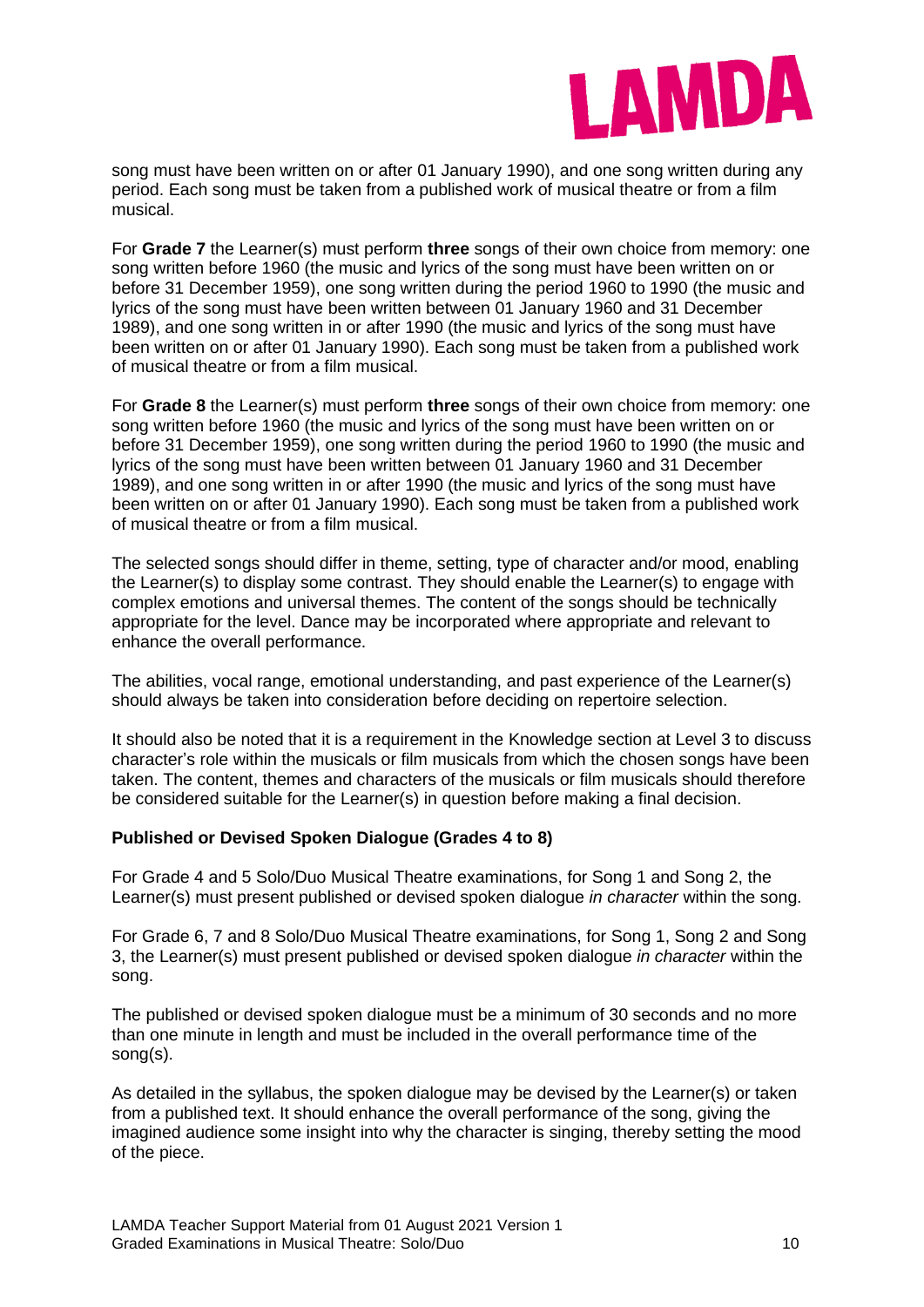

If you would like to use published spoken dialogue, some musicals or film musicals will have dialogue within the script that can be used for this element of the exam. Alternatively, you could find suitable spoken dialogue by looking at other songs within the same musical or film musical, especially those sung by the same character, to see if they have any lyrics that could be spoken as dialogue. If you choose to use published spoken dialogue, please note it is permitted to edit it so that it is the right length, as long as the sense of the words is maintained.

If you cannot find any suitable spoken dialogue within the musical or film musical from which the chosen song has been taken, you can devise your own spoken dialogue. If you choose to do this, consider hot seating the character by asking the Learner questions in character, for example 'how are you feeling right now?' Then write the answer down.

The published or devised spoken dialogue should inform the imagined audience of the character's situation and provide a context for the listener that enables them to appreciate the circumstances and emotions within the song. The spoken dialogue must be a cohesive part of the performance, either leading naturally into the song and/or linking two sections of the song together and/or concluding the song– try to avoid a long pause between the end of the spoken dialogue and the start of the music. The spoken dialogue could be spoken over the musical introduction to the song, during the song performance or after the Learner has finished sing the song to conclude the performance.

Teachers and Learners should carefully consider where to integrate the spoken dialogue into the performance and whether it allows the Learner(s) to meet the assessment criteria to their best potential.

If the Learner is adopting an accent this should be sustained from speech into song.

# **Spoken Song (Grades 4 and 5)**

For Grade 4 and Grade 5 Solo/Duo Musical Theatre examinations, the Learner(s) must perform from memory one solo/duo spoken song of their own choice, **performed as a spoken dramatic monologue/duologue, without melody and rhythm.** The song must be taken from a published work of musical theatre or from a film musical.

The most important element of choosing a song to perform as a spoken song is to find a song with lyrics that are not repetitive and that tell a story. Always avoid choosing a song that has a repetitive chorus (such as the song Mamma Mia) as this is very difficult to speak believably as dialogue. Look for songs that change their tempo or rhythm pattern, as this will help the Learner(s) to avoid using a linear rhythm when speaking the words. Songs written by Stephen Sondheim work well as spoken songs, as many of them tell stories without seeming repetitive or linear.

Songs from the following musicals also transfer well into drama:

- *Ghost the Musical*
- *Gypsy*
- *Fame*
- *The King and I*
- *Calamity Jane*
- *Urinetown*
- *The Book of Mormon*

LAMDA Teacher Support Material from 01 August 2021 Version 1 Graded Examinations in Musical Theatre: Solo/Duo 11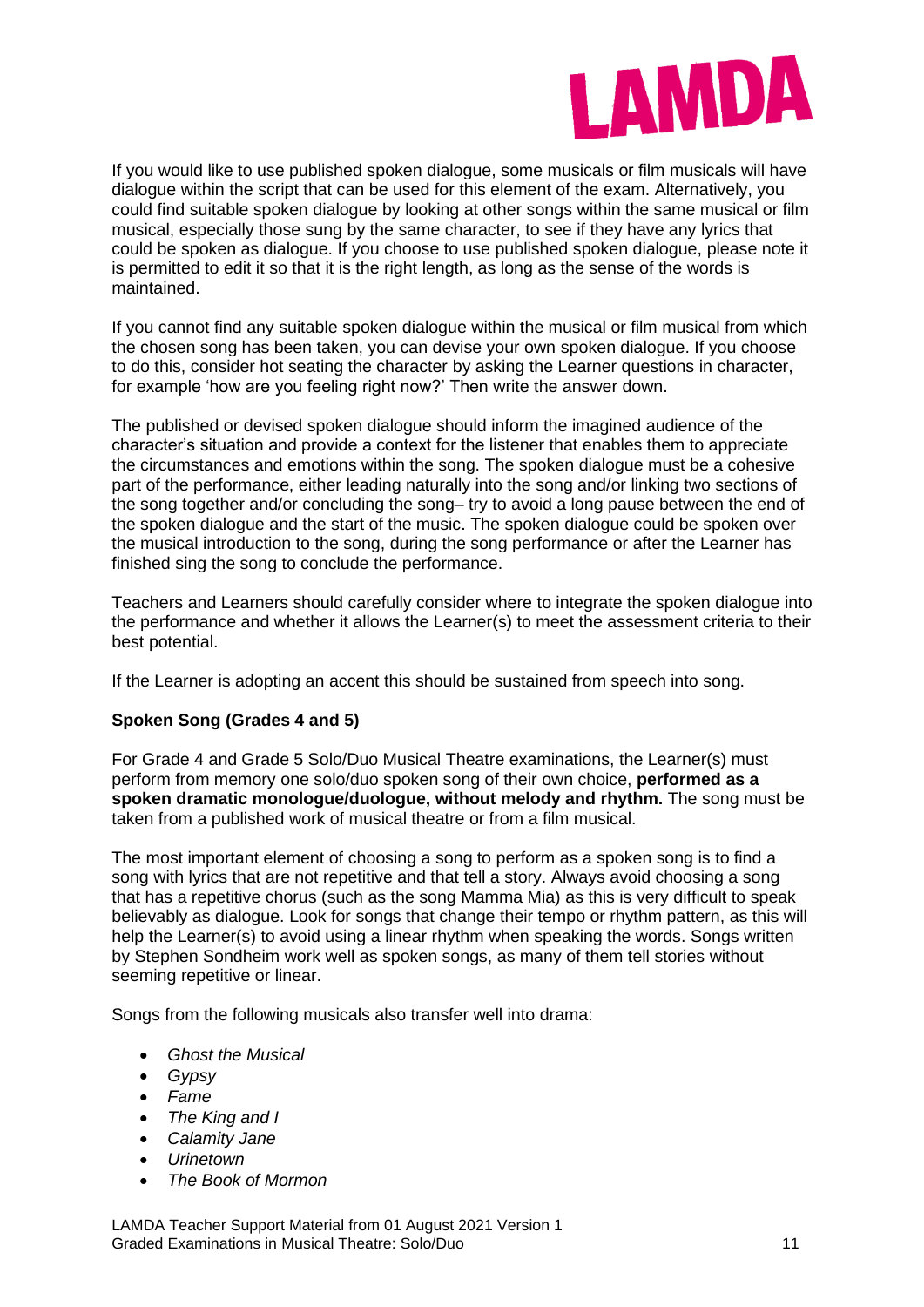

- *Blood Brothers*
- *Seussical*
- *Avenue Q*
- *My Fair Lady*
- *Merrily We Roll Along*
- *High Society*

To prepare for this element of the examination, the Learner(s) should begin by writing down the lyrics of their chosen song in prose, as a monologue or duologue. They should study the grammar and change it to suit how they wish to tell the story. Encourage the Learner(s) to experiment with the mood and layout of the song, to find an interpretation that suits them.

Remember, this is an acting exercise. The aim of the spoken song is to convey the meaning of the text by removing the original rhythm and musical phrasing of the song.

# **Grade 5 Knowledge: Reasons for the Choice of Staging**

For the Knowledge section of Grade 5 Musical Theatre Solo/ Duo examinations the Learner(s) must discuss the reasons for the chosen staging in one of the three chosen songs (Examiner's choice), using the technical terminology of the working stage areas. To answer this question, the Learner(s) should be able to identify what staging they have used for each song, and the rationale for choosing to stage the song performance in this particular way. For example, if their choice of staging related to the mood of the song, to (reflect) the character's feelings and their situation, or to the character's movement (or lack thereof).

Answers should also consider whether there is another character present in the song (this could be an unseen character or a Learner's Duologue partner) and the Learner's awareness of their imagined audience. It is acceptable for a Learner to use a song that requires only simple staging, as long as they can discuss not just what staging has been used but the rationale behind their choices. Staging should not be confused with the character's movement. Staging is the positioning of the performance within the space provided. For example, the song could be performed upstage, downstage, or centre stage, or the staging could vary throughout the performance. It is not a requirement to have a stage set, such as tables, chairs or other items, in order to discuss staging.

# **Grade 6 Knowledge: The Musical Genre to Which Each Song Belongs**

For the Knowledge section of Grade 6 Solo/Duo Musical Theatre examinations, the Learner(s) must give a description of the musical genre to which each of their songs belongs.

There are many resources online and in books which offer detailed definitions of a variety of musical theatre genres which we would encourage Teachers and Learners to access. As a starting point, we have created a glossary of some Musical Theatre genres:

# **Book Musical**

A musical that has a narrative journey and is usually based upon a book, screenplay, or historical event. Examples include *Oklahoma!* and *Guys and Dolls*.

# **Concept Musical**

A musical whose book and score are structured around conveying a theme or message, rather than emphasizing a narrative plot. Examples include *Assassins* and *Avenue Q*.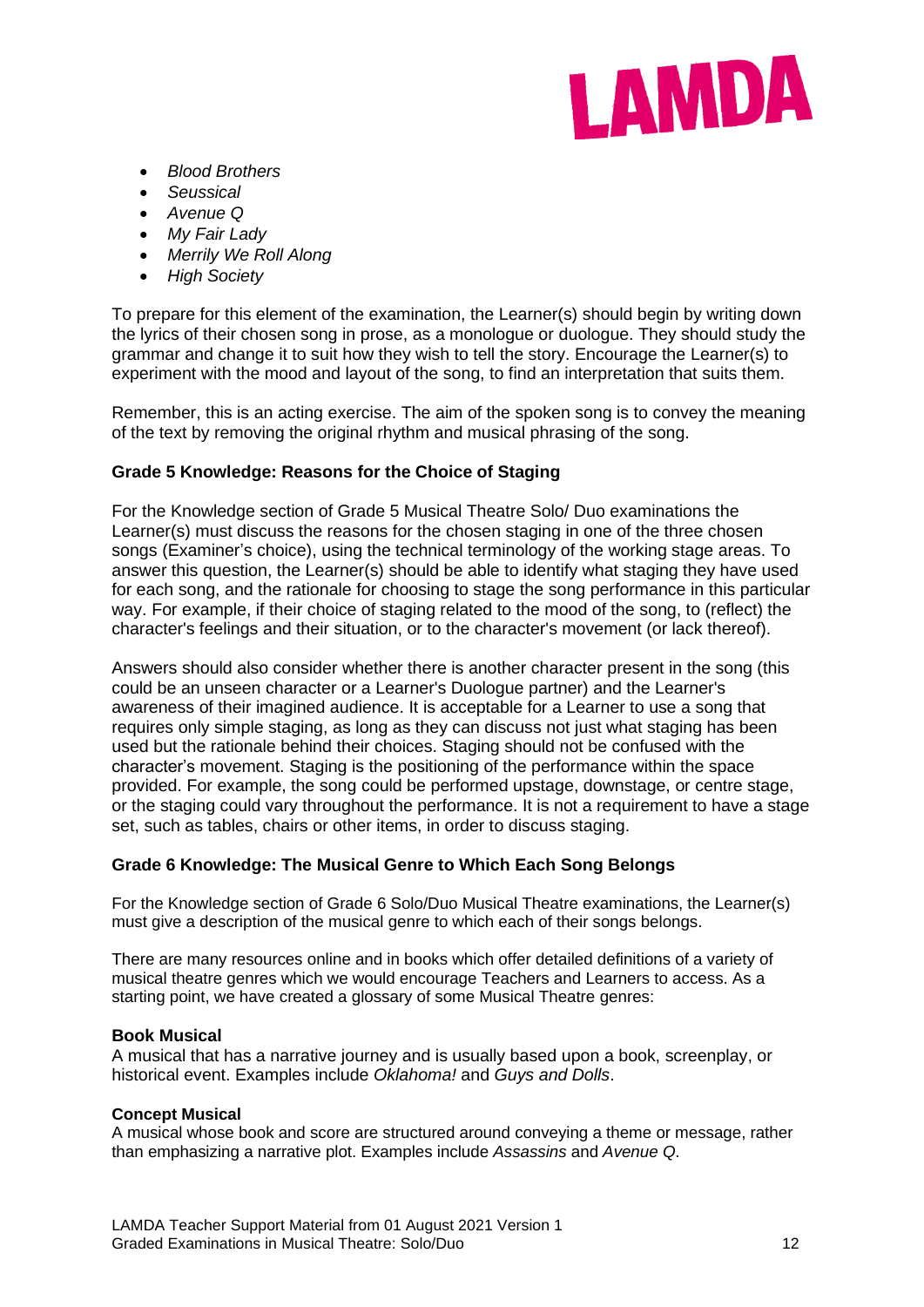

#### **Golden Age Musical**

A 'golden age' musical is one that was popular during the golden age of musical theatre, between the years of 1943 and 1959. Many golden age musicals were written by the duo of Rodgers & Hammerstein. Examples include *Carousel* and *The King and I*.

Some people also use the term 'golden age musical' to refer to musical movies which were released between the 1930s and 1950s, such as *The Wizard of Oz* and *Singin' in the Rain*.

#### **Jukebox Musical**

A musical that uses previously released popular songs as a musical score; the songs often have a common connection with a musician or group, either written by them or for them. Examples include *Mamma Mia!* and *We Will Rock You*.

#### **Revue**

A musical which combines singing, dancing, music, and sketches. The contents of a revue are normally linked together by a common theme. The storyline is basic and normally secondary to the content of the songs and performances. Examples include *Side by Side* and *Tom Foolery.*

#### **Pop/ Rock Musical**

A musical featuring original (non-jukebox, non-compilation) scores in the musical style of contemporary pop, rock 'n roll, rap, hip-hop, etc.. Examples include *Hairspray* and *Rent*.

These definitions should only be used as an initial starting point for the Learners preparation for the examination and wider reading and research is encouraged.

# **Grade 7 Knowledge: The Work and Influence on Musical Theatre of one of the Composer, Librettist or Lyricist**

For the Knowledge section of Grade 7 Solo/Duo Musical Theatre examinations, the Learner(s) must discuss the work and influence of **one** of the composers, librettists or lyricists of their chosen songs (selected by the Examiner at the time of the examination).

Discussion about the chosen composer, librettist or lyricist should focus on the nature of their work, their influence on musical theatre and the Learner's personal response to it, rather than on memorised lists of biographical facts and dates. Answers should be analytical rather than factual. When the Learner is researching the composers, librettists and lyricists, they should consider the following questions:

- Is there something that springs to mind when they hear their name?
- Is there a piece of work that is synonymous with their name? Did it define them or hinder them?
- What is their influence on musical theatre?
- Who inspired them?
- Do they have a definitive style of work, or a theme that they prefer to show?
- Do they write to entertain or educate their audience?
- Have they inspired other composers, librettists or lyricists? If so, who?
- What legacy do they have today?
- Where is the future of their work?
- Why has the learner chosen to sing the work of this particular composer, librettist or lyricist for their examination?

It will help if the Learner(s) have a general knowledge of the composer's, librettist's or lyricist's biography, as it usually gives an insight into the inspiration for their work. For